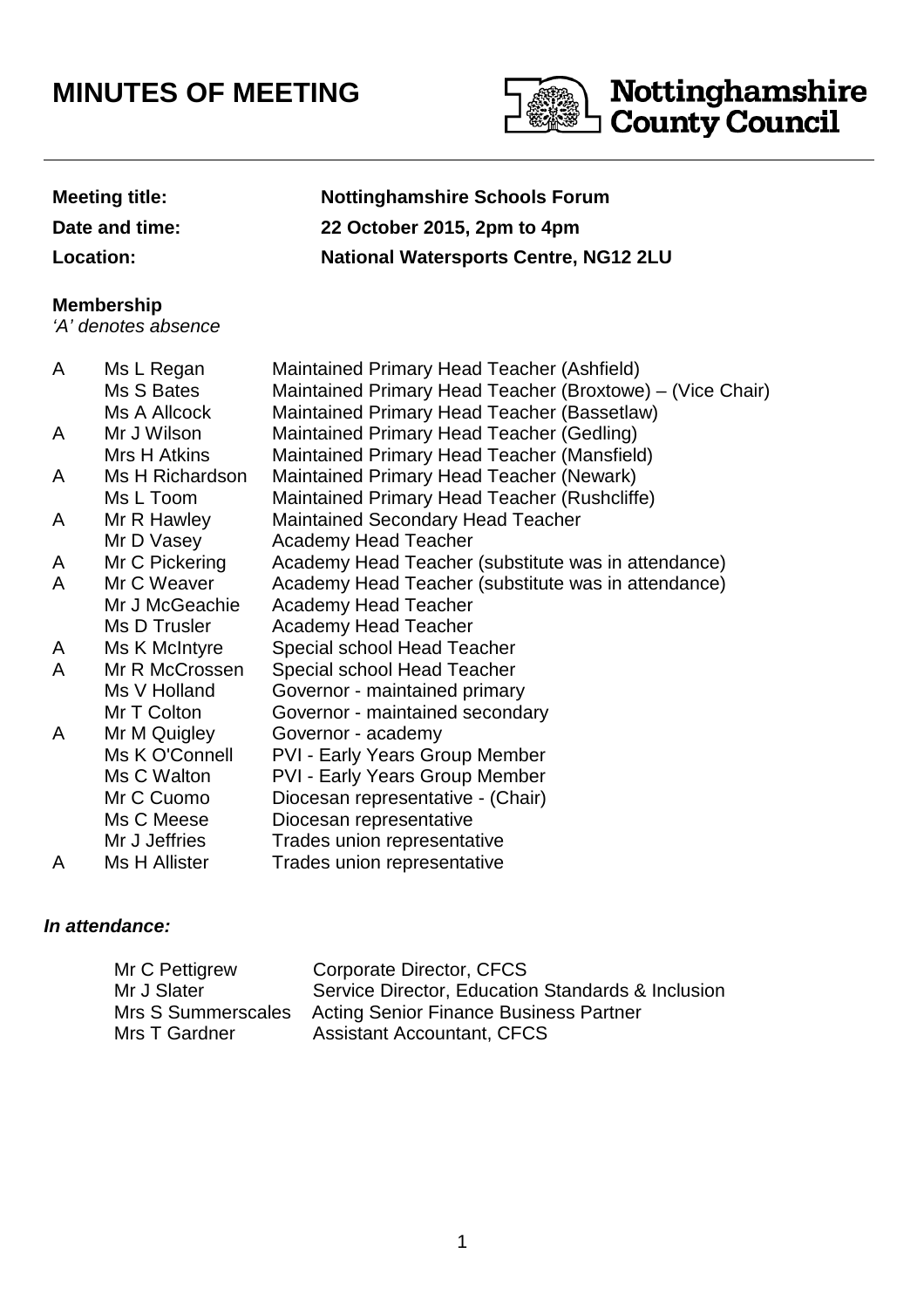|                |                                                                                                                                                                                                                                                                                                                                                                       | <b>ACTION</b> |
|----------------|-----------------------------------------------------------------------------------------------------------------------------------------------------------------------------------------------------------------------------------------------------------------------------------------------------------------------------------------------------------------------|---------------|
| $\mathbf{1}$ . | Welcome                                                                                                                                                                                                                                                                                                                                                               |               |
|                | Carlo Cuomo welcomed all members to the meeting and John Slater<br>introduced Colin Pettigrew as the new Corporate Director of CFCS                                                                                                                                                                                                                                   |               |
| 2.             | <b>Apologies for absence</b>                                                                                                                                                                                                                                                                                                                                          |               |
|                | Apologies were received from Helen Richardson, Julian Wilson, Louise<br>Regan, Ryan Hawley, and Hazel Allister                                                                                                                                                                                                                                                        |               |
| 3.             | Business Item - Analysis and agreement for Early Years and Schools<br><b>Funding 2016-17</b>                                                                                                                                                                                                                                                                          |               |
|                | Carlo Cuomo advised that there were two communication items regarding the<br>consultation that he would like to introduce first.                                                                                                                                                                                                                                      |               |
|                | An email from Louise Regan which was submitted on behalf of Ashfield<br>Heads. This was read out to the members                                                                                                                                                                                                                                                       |               |
|                | Donna Trusler arrived for the meeting                                                                                                                                                                                                                                                                                                                                 |               |
|                | The second item was a letter that was sent in from five Rushcliffe<br>secondaries. The forum members were provided with a copy.                                                                                                                                                                                                                                       |               |
|                | Dick Vasey arrived for the meeting                                                                                                                                                                                                                                                                                                                                    |               |
|                | Helen Atkins could not understand if five heads had signed the letter why<br>there were only three secondary responses. Forum members were advised<br>that the letter had been included in the additional comments which had been<br>circulated, however as the actual response forms had not been submitted the<br>letter was not included in the response analysis. |               |
|                | James McGeachie commented that it was not stipulated anywhere in the<br>consultation document that responses must be on the response form.                                                                                                                                                                                                                            |               |
|                | Carlo Cuomo advised the letter had been circulated to the members on arrival<br>and for them to note the content.                                                                                                                                                                                                                                                     |               |
|                | Chris Walton was amazed at the number of responses received for the Early<br>Years Single Funding section and asked how many had been consulted. Chris<br>was advised that the data received from colleagues showed 564 providers not<br>including schools                                                                                                            |               |
|                | John Slater informed members any new changes would need to be modelled<br>so all schools could see impact.                                                                                                                                                                                                                                                            |               |
|                | Sue Summerscales advised that modelling was only carried out for the<br>proposed changes as agreed at the previous forum meeting                                                                                                                                                                                                                                      |               |
|                | James McGeachie commented that when the draft version of the consultation<br>was bought to their attention, due to the timetable were unable to make any                                                                                                                                                                                                              |               |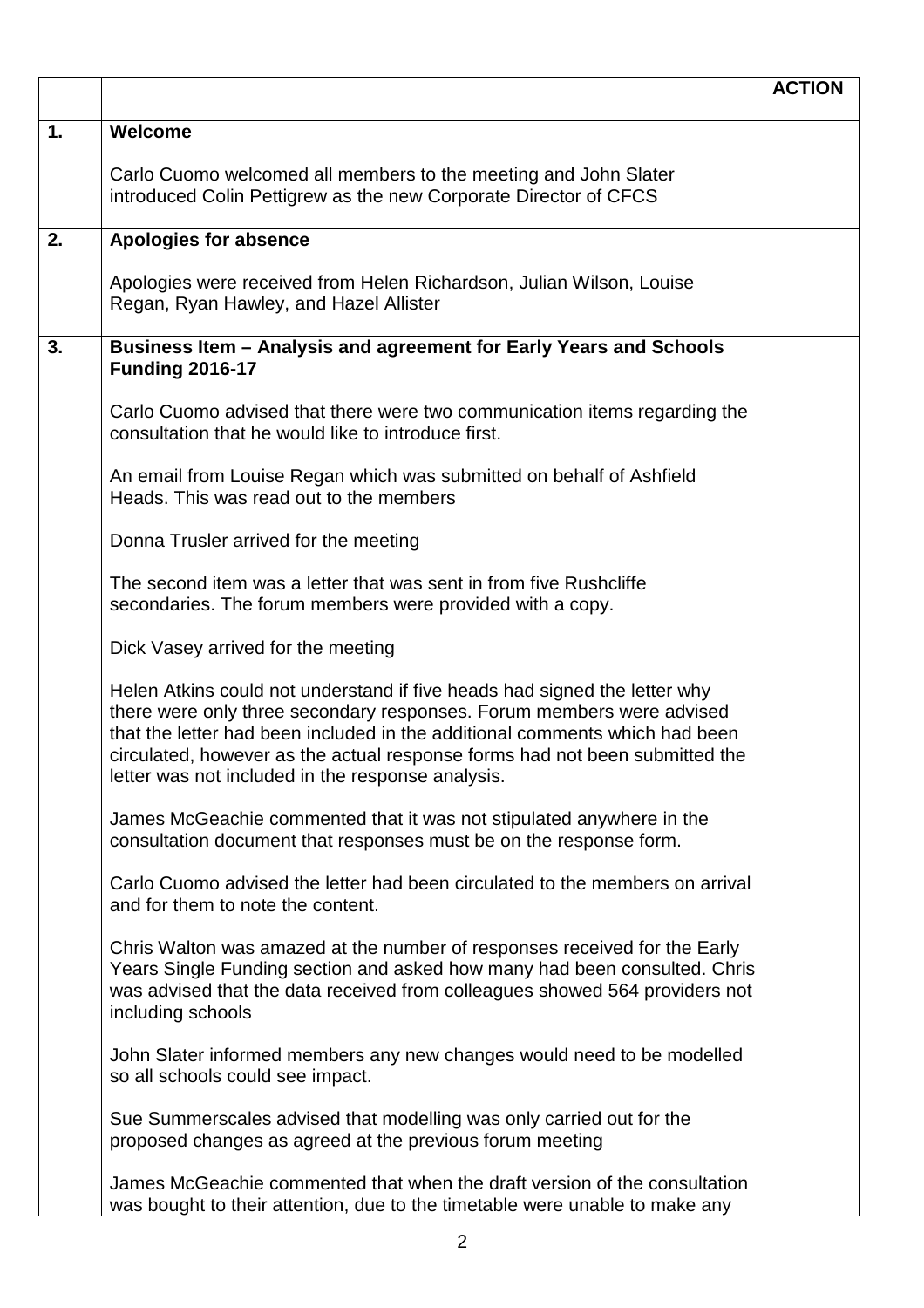| changes                                                                                                                                                                                                                                                                                                                                                          |  |
|------------------------------------------------------------------------------------------------------------------------------------------------------------------------------------------------------------------------------------------------------------------------------------------------------------------------------------------------------------------|--|
| Ly Toom commented that they would require more time to talk to the areas<br>they represent.                                                                                                                                                                                                                                                                      |  |
| Sue Summerscales informed the members that the same process and time<br>scale had been used as the previous year when consultation for 2015-16 and<br>was not aware that such comments about the process had been highlighted<br>before.                                                                                                                         |  |
| John Slater – for 2013-14 there was enormous changes to the formula and<br>the approach was different, couple of years following this people have been<br>happy to leave the formula as agreed. For 2017-18 we would reflect and<br>review the process                                                                                                           |  |
| Chris Walton was surprised at the return % for the PVI's, the members were<br>informed this was based on all PVI, child-minders and playgroups and that<br>papers versions of the consultation were sent out to those with no email<br>accounts, the Early Years team had actioned this and if more clarification was<br>required we would talk with colleagues. |  |
| Carlo Cuomo- asked members if this was a general feeling regards the<br>consultation process.                                                                                                                                                                                                                                                                    |  |
| Adrienne Allcock – commented that some questions were confusing                                                                                                                                                                                                                                                                                                  |  |
| Donna Trusler- with only a 6.7% secondary responding, this was a concern                                                                                                                                                                                                                                                                                         |  |
| Carlo Cuomo asked members why they thought responses were so low                                                                                                                                                                                                                                                                                                 |  |
| Dick Vasey – could not understand what was meant about representing their<br>area as he was not aware he was representing an area. He posed the<br>question who are we representing?                                                                                                                                                                             |  |
| Sally Bates suggested a discussion on accountability and who the forum<br>members represent. This would be an agenda item for the next meeting in<br>December.                                                                                                                                                                                                   |  |
| Adrienne Allcock – commented it could be a number of things, maybe the<br>document is too lengthy, maybe heads feel the consultation is done and does<br>not receive recognition and consultation is only in name, even though she<br>recognises this is not the case.                                                                                           |  |
| Chris Walton – didn't realise that the sector they are representing is not just<br>PVI, but child-minders and playgroups and that communication is a problem.                                                                                                                                                                                                    |  |
| Sally Bates- suggested that at the next forum meeting members discuss the<br>process going forward and the communication of the consultation. Is it to be<br>LA lead? If a presentation of changes to the formula was required by area<br>Forum Members would be expected to attend and support the delivery of this                                             |  |
| Dick Vasey – School Forum representation was on the agenda for the next<br>secondary head teachers briefing which is due to take place end November.                                                                                                                                                                                                             |  |
|                                                                                                                                                                                                                                                                                                                                                                  |  |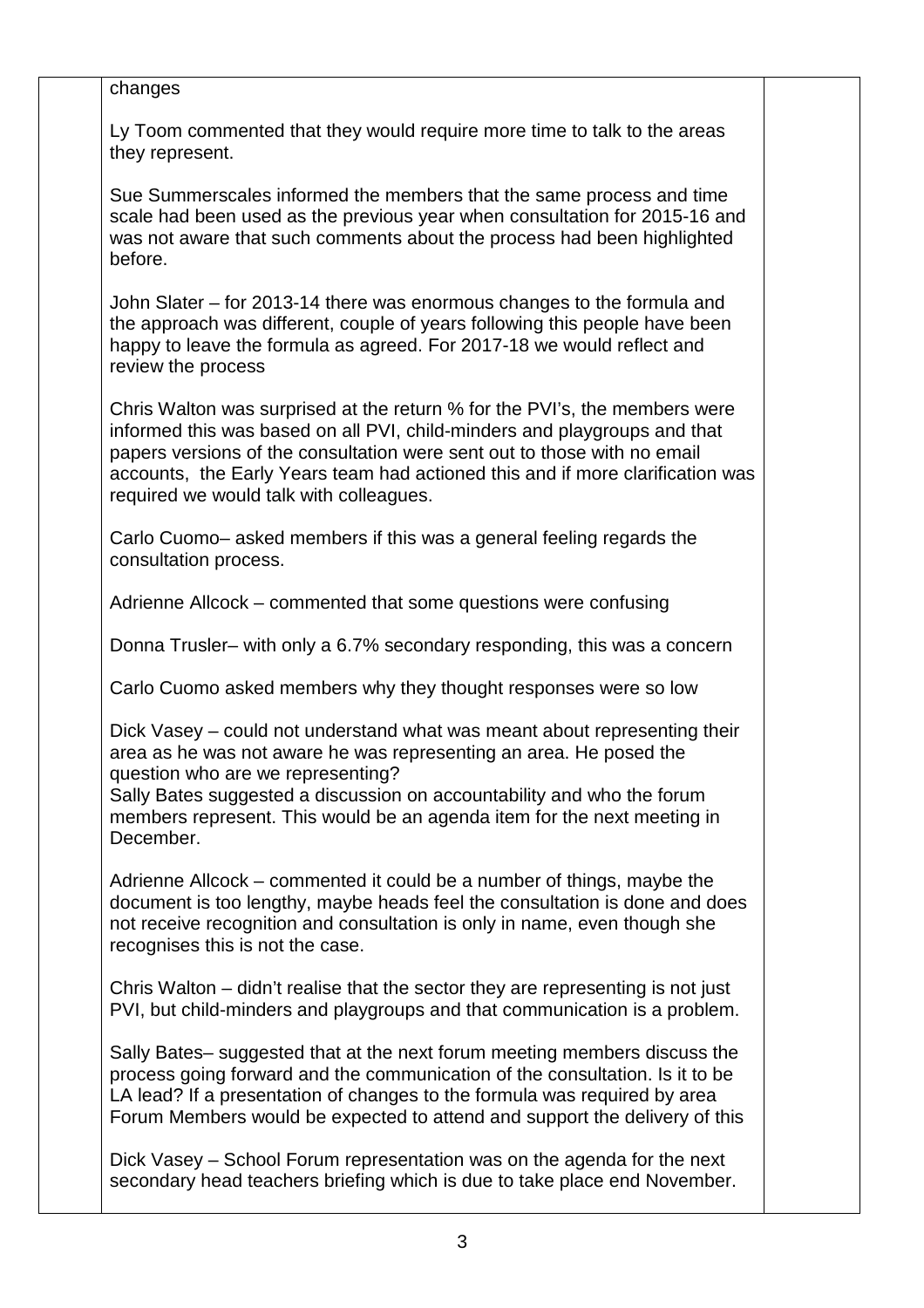|                | <b>Early Years Single Funding Formula</b>                                                                                                                                                                            |                 |          | <b>Schools Forum Vote</b> |
|----------------|----------------------------------------------------------------------------------------------------------------------------------------------------------------------------------------------------------------------|-----------------|----------|---------------------------|
|                | <b>Consultation Question</b>                                                                                                                                                                                         | <b>Yes</b>      | No       | <b>Abstained</b>          |
|                | Do you agree that if the government<br>increases the per pupil funding, over and<br>above the increase already proposed by<br>this consultation that this is passed on to<br>child care providers?                   | 12 <sup>2</sup> | $\Omega$ |                           |
| 2 <sup>1</sup> | Do you agree that the base hourly rate for<br>2 year olds child care should be<br>equivalent to the amount of grant funding<br>that is received by the authority, currently<br>£4.88 per hour?                       | $\Omega$        | 5        | 7                         |
| 3 <sup>1</sup> | Do you agree that the per pupil unit of<br>funding for 3-4 year olds should be<br>increased to £2,280 per annum. This<br>equates to an hourly rate of £4.00 for<br>PVIs and £3.90 for maintained primary<br>schools? | 6               | $\Omega$ | $\overline{7}$            |
| 5              | Do you agree that the deprivation<br>supplement is reduced from £0.55 per<br>hour to £0.05p per hour for eligible<br>children only?                                                                                  | 9               | 3        |                           |
| $\overline{7}$ | Do you agree with ceasing the<br>sustainability factor?                                                                                                                                                              | 7               |          | 5                         |

Val Holland – was not sure what this sustainability factor was. Requested to know where this funding appeared as PVI's do not know about this. Sue Summerscales advised this comes from the Early Years Block and has been given out since the Early Years Single Funding Formula was introduced and was only given to maintained schools.

James McGeachie – referred to a consultation question regards deprivation, where the allocation was reducing from 55p to 5p to avoid double funding in the Early Years Formula. However the same thought process had not being applied to the Schools Block. The consultation had contradiction within it if the question was allowed for one sector and not another.

Chris Walton and Karen O'Connell agreed it was not equitable

Sue Summerscales explained this had been a request from the Early Years working group and was covered in the report which was presented and bought to the June 2015 forum meeting.

Adrienne Allcock was concerned that the sudden removal of the sustainability factor that impacts on 19 schools would mean the schools would be unable to offer the provision with teachers.

The savings would amount to £196,000 only but withdrawing this would have a huge impact on communities.

John Slater advised new guidance from DfE, had been issued and it states that it is no longer necessary for units to be teacher led.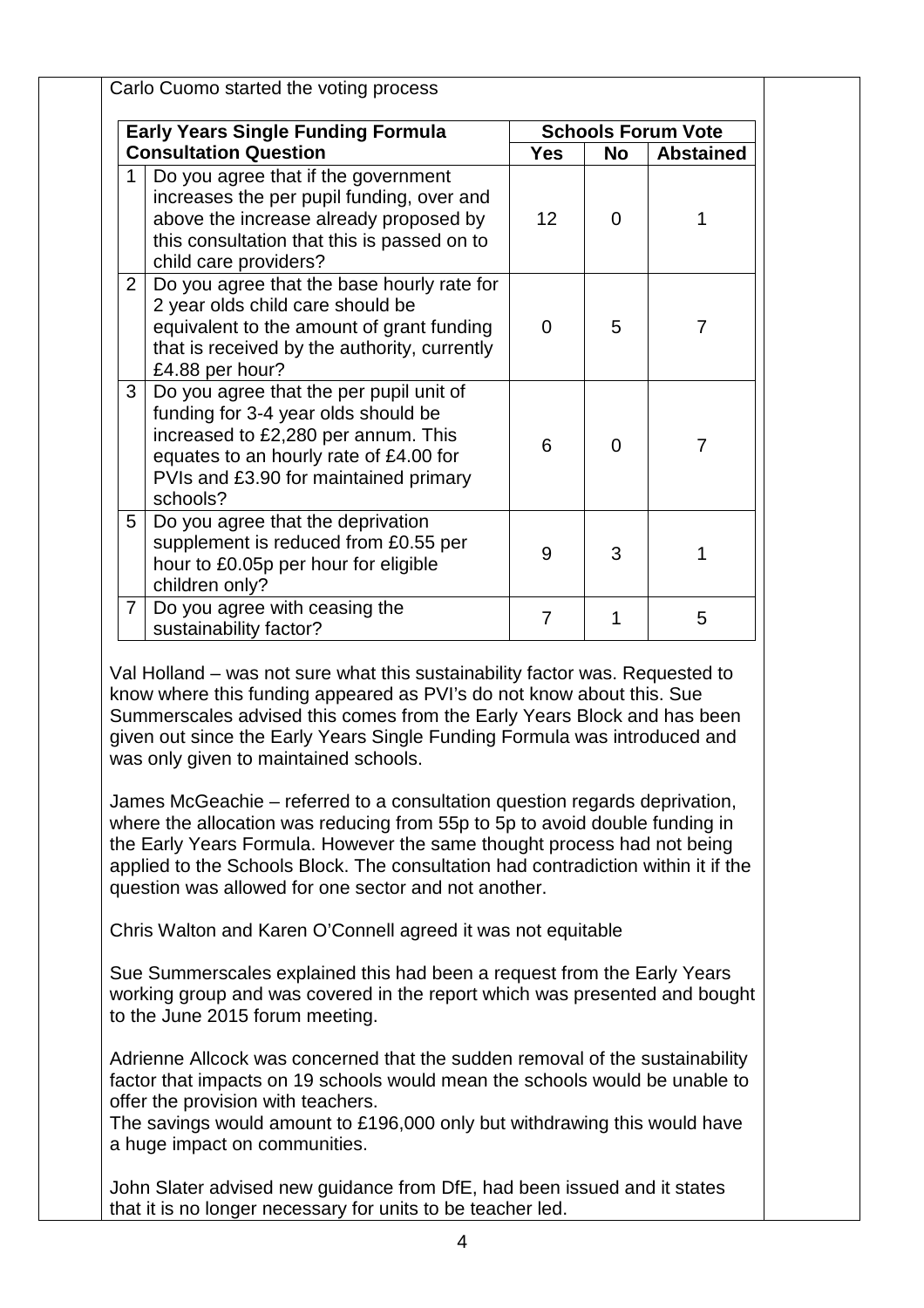| Claire Meese - it would be helpful if the above guidance could be circulated. |                                                                                                                                                                 |                                                                             |           |                           |  |  |  |  |
|-------------------------------------------------------------------------------|-----------------------------------------------------------------------------------------------------------------------------------------------------------------|-----------------------------------------------------------------------------|-----------|---------------------------|--|--|--|--|
| plan.                                                                         | Following the vote on the sustainability factor John Slater made a request, this<br>is a phased withdrawal to help and give time for the 19 schools affected to |                                                                             |           |                           |  |  |  |  |
|                                                                               | Claire Meese – there was no room left for small schools to plan.                                                                                                |                                                                             |           |                           |  |  |  |  |
| Colton seconded this.                                                         | Adrienne Allcock proposed a phased removal of the sustainability factor, Tony                                                                                   |                                                                             |           |                           |  |  |  |  |
|                                                                               | The plan was to withdraw the sustainability factor over 2 year.                                                                                                 |                                                                             |           |                           |  |  |  |  |
| Votes for<br>7                                                                | Votes against<br>0                                                                                                                                              | Abstentions<br>5                                                            |           |                           |  |  |  |  |
|                                                                               |                                                                                                                                                                 |                                                                             |           |                           |  |  |  |  |
|                                                                               | Chris Walton informed the forum that Birmingham City had increased their                                                                                        |                                                                             |           |                           |  |  |  |  |
| hourly                                                                        | 2 year olds – had been increase from £4.89 to £5.44                                                                                                             |                                                                             |           |                           |  |  |  |  |
|                                                                               | 3/4 year olds - had been increased from £5.35 to £5.62                                                                                                          |                                                                             |           |                           |  |  |  |  |
|                                                                               |                                                                                                                                                                 |                                                                             |           |                           |  |  |  |  |
|                                                                               |                                                                                                                                                                 | Sally Bates commended Birmingham City Council for their action, but pointed |           |                           |  |  |  |  |
|                                                                               |                                                                                                                                                                 |                                                                             |           |                           |  |  |  |  |
| at significant deficits                                                       | out that Nottinghamshire is funded as part of F40, and all schools are looking                                                                                  |                                                                             |           |                           |  |  |  |  |
|                                                                               |                                                                                                                                                                 |                                                                             |           |                           |  |  |  |  |
|                                                                               | James McGeachie asked if question 4 of the Early Years section was a vote                                                                                       |                                                                             |           |                           |  |  |  |  |
|                                                                               | for the increase to be temporary or for it to come from the reserve.<br>Members were advised that the vote would be for both elements - the                     |                                                                             |           |                           |  |  |  |  |
|                                                                               | increase to be temporary and for the increase to come from reserves.                                                                                            |                                                                             |           |                           |  |  |  |  |
|                                                                               |                                                                                                                                                                 |                                                                             |           |                           |  |  |  |  |
|                                                                               | The point was stressed to all members, the vote for question 4 would be for                                                                                     |                                                                             |           |                           |  |  |  |  |
|                                                                               | one year only, and would have to be reviewed every year.<br>James McGeachie asked where the Early Years increase would come from if                             |                                                                             |           |                           |  |  |  |  |
|                                                                               | not from reserves. Forum members were advised this would have to come                                                                                           |                                                                             |           |                           |  |  |  |  |
|                                                                               |                                                                                                                                                                 |                                                                             |           |                           |  |  |  |  |
|                                                                               | <b>Early Years Single Funding Formula</b>                                                                                                                       |                                                                             |           | <b>Schools Forum Vote</b> |  |  |  |  |
| from the schools block.<br><b>Consultation Question</b>                       |                                                                                                                                                                 | <b>Yes</b>                                                                  | <b>No</b> | <b>Abstained</b>          |  |  |  |  |
| 4                                                                             | If you answered yes to question 3 do you                                                                                                                        |                                                                             |           |                           |  |  |  |  |
|                                                                               | agree that the increase should be funded                                                                                                                        | 11                                                                          | 0         | $\overline{2}$            |  |  |  |  |
|                                                                               | on a temporary basis from the Schools                                                                                                                           |                                                                             |           |                           |  |  |  |  |
| (Non ISB) Reserve?<br>6                                                       | Do you agree with ceasing the meal                                                                                                                              | $\overline{0}$                                                              | 8         | 5                         |  |  |  |  |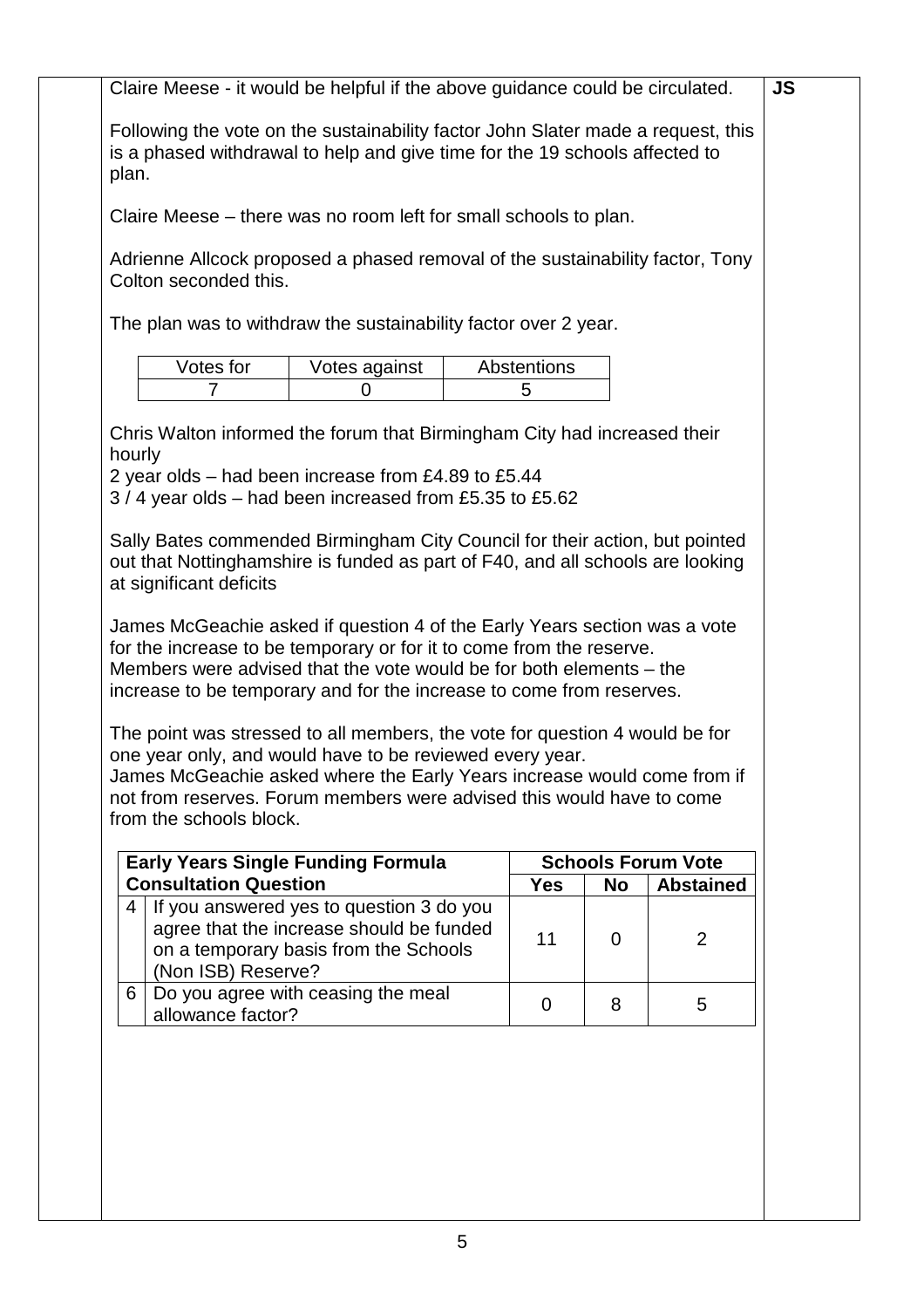|                 | <b>Schools Local Funding Formula</b>                                                                                                                                                        | <b>Schools Forum Vote</b> |                |                  |
|-----------------|---------------------------------------------------------------------------------------------------------------------------------------------------------------------------------------------|---------------------------|----------------|------------------|
|                 | <b>Consultation Question</b>                                                                                                                                                                | <b>Yes</b>                | <b>No</b>      | <b>Abstained</b> |
| $\mathbf{1}$    | Do you agree that the primary to<br>secondary ratio should be maintained at<br>1:1.265 for the 2016-17 financial year?                                                                      | 12                        | $\mathbf 0$    | 1                |
| 2               | Do you agree that the 2015-16 AWPU<br>rates should be proportionally adjusted<br>in order to maintain the overall primary to<br>secondary funding ratio of 1: 1.265 for<br>2016-17?         | 13                        | $\overline{0}$ | $\mathbf 0$      |
| $\overline{4}$  | Do you agree with retaining the Prior<br>Attainment factor in the Nottinghamshire<br>formula for 2016-17?                                                                                   | 12                        | 1              | $\overline{0}$   |
| 6               | Do you agree with retaining the Looked<br>After Children factor in the<br>Nottinghamshire formula for 2016-17?                                                                              | 13                        | $\overline{0}$ | $\mathbf 0$      |
| $\overline{7}$  | If the factor continues to be included, do<br>you agree that a fixed unit value of<br>£3,000 should continue to be used to<br>allocate this funding in 2016-17?                             | 11                        | 1              | 1                |
| 8               | Do you agree with retaining the EAL<br>factor in the Nottinghamshire formula for<br>2016-17?                                                                                                | 13                        | $\mathbf 0$    | $\overline{0}$   |
| 9               | If the factor is retained, do you agree<br>that the same percentage of total funding<br>should be allocated through the EAL<br>factor with a single unit value in 2016-<br>17?              | 10                        | $\overline{0}$ | 3                |
| 10 <sup>1</sup> | Do you agree with retaining the Pupil<br>Mobility factor in the Nottinghamshire<br>formula for 2016-17?                                                                                     | 13                        | $\overline{0}$ | $\mathbf 0$      |
| 11              | Do you agree that the same percentage<br>of total funding should be allocated<br>through the Pupil Mobility factor in 2015-<br>16, with a single unit value?                                | 12                        | $\overline{0}$ | 1                |
| 12              | Do you agree with the proposal not to<br>adopt a Sparsity factor for 2016-17?                                                                                                               | 13                        | $\overline{0}$ | $\mathbf 0$      |
| 13 <sup>°</sup> | Do you agree with retaining the Lump<br>Sum factor in the Nottinghamshire<br>formula for 2016-17?                                                                                           | 13                        | $\overline{0}$ | $\mathbf 0$      |
| 17 <sup>1</sup> | Do you agree that Nottinghamshire<br>should not apply for an exceptional<br>factor in order to pay a further allowance<br>to amalgamating schools in the second<br>year after amalgamation? | 10                        | $\mathbf 0$    | 3                |
| 18 <sup>°</sup> | Do you agree with retaining the Split Site<br>factor in the Nottinghamshire formula for<br>2015-16?                                                                                         | 9                         | $\mathbf 0$    | 4                |
| 20              | Do you agree to continue with the<br>current arrangement to pay rates<br>centrally?                                                                                                         | 13                        | $\mathbf 0$    | $\mathbf 0$      |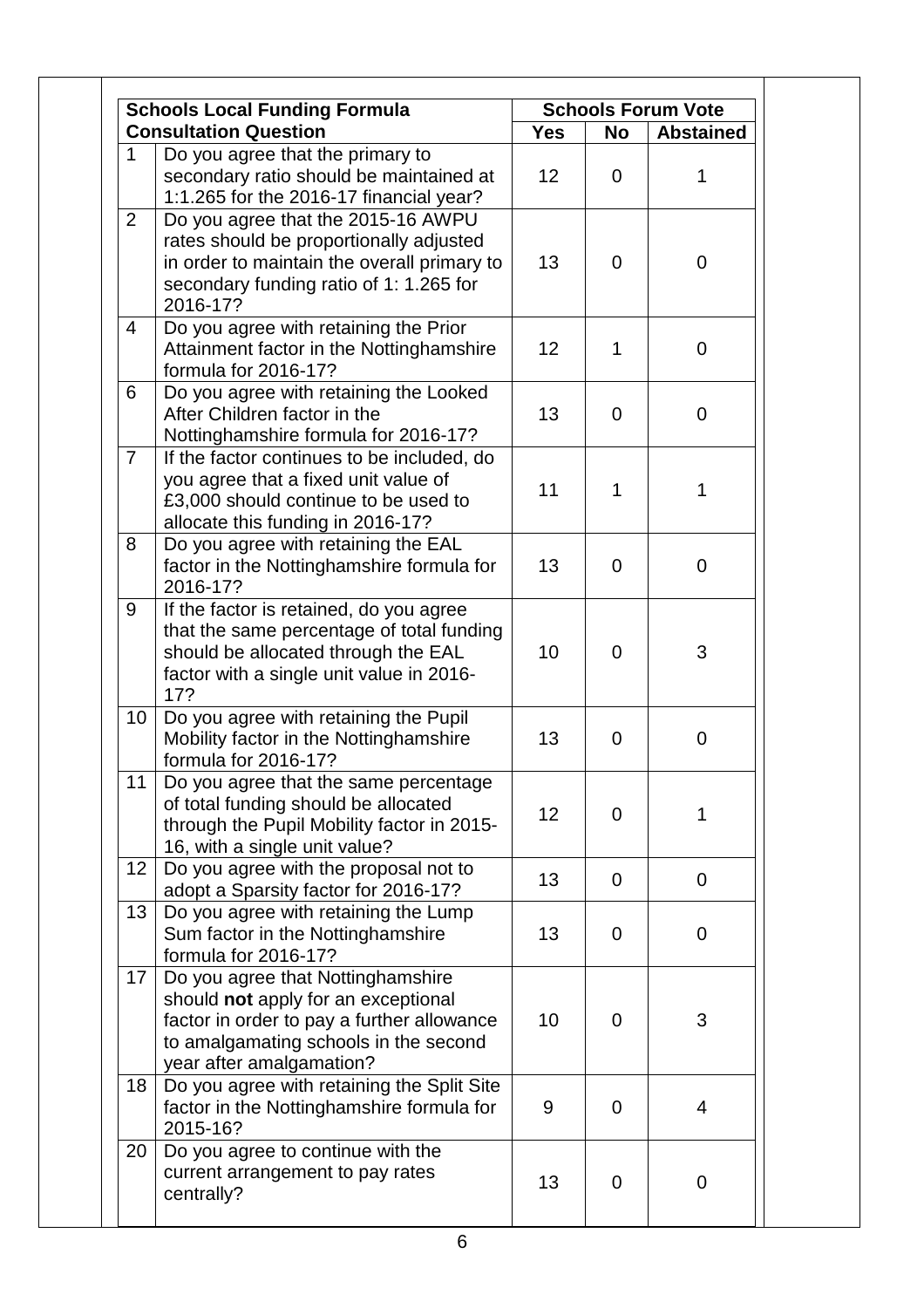| 21 | <b>Schools Local Funding Formula</b>                                                                                                                                                                                                                                                                                                                                                                                                                                         |            |             | <b>Schools Forum Vote</b> |           |
|----|------------------------------------------------------------------------------------------------------------------------------------------------------------------------------------------------------------------------------------------------------------------------------------------------------------------------------------------------------------------------------------------------------------------------------------------------------------------------------|------------|-------------|---------------------------|-----------|
|    | <b>Consultation Question</b>                                                                                                                                                                                                                                                                                                                                                                                                                                                 | <b>Yes</b> | <b>No</b>   | <b>Abstained</b>          |           |
|    | Do you agree to continue with the<br>exceptional factors for joint use and<br>rental?                                                                                                                                                                                                                                                                                                                                                                                        | 8          | $\Omega$    | 5                         |           |
| 22 | Do you agree that the growth fund<br>should continue?                                                                                                                                                                                                                                                                                                                                                                                                                        | 13         | $\mathbf 0$ | $\mathbf 0$               |           |
| 23 | Do you agree that the growth fund<br>should remain at £1.0m as it was for<br>2015-16?                                                                                                                                                                                                                                                                                                                                                                                        | 12         | $\mathbf 0$ | 1                         |           |
|    | With reference to the prior attainment question Ly Toom highlighted the<br>comment that this is being used for HLN, John Slater acknowledged this and<br>was aware that a discussion was being had.<br>Sally Bates requested a report be bought to the next meeting demonstrating                                                                                                                                                                                            |            |             |                           | <b>MS</b> |
|    | the use of the Pupil Growth Fund.                                                                                                                                                                                                                                                                                                                                                                                                                                            |            |             |                           |           |
|    | A question was asked if the forum is not able to change the percentage why<br>are they being asked the question.                                                                                                                                                                                                                                                                                                                                                             |            |             |                           |           |
|    | and the lump sum where the only proposals - the question was, should these<br>have been the only questions as these were the only proposals?<br>Any proposed changes to factors would need some direction from the forum,<br>to develop models and no direction had been given.<br>Toni Gardner - the forum would be unable to vote on different models at this<br>meeting as all schools would not have been shown the impact or had a<br>chance to comment on any changes. |            |             |                           |           |
|    | Chris Walton left the meeting                                                                                                                                                                                                                                                                                                                                                                                                                                                |            |             |                           |           |
|    | Val Holland asked regards question 2 on the Early Years Consultation what<br>would happen here. Informed the budget would overspend.<br><b>Schools Local Funding Formula</b>                                                                                                                                                                                                                                                                                                 |            |             | <b>Schools Forum Vote</b> |           |
|    | <b>Consultation Question</b>                                                                                                                                                                                                                                                                                                                                                                                                                                                 | <b>Yes</b> | <b>No</b>   | <b>Abstained</b>          |           |
|    |                                                                                                                                                                                                                                                                                                                                                                                                                                                                              |            |             |                           |           |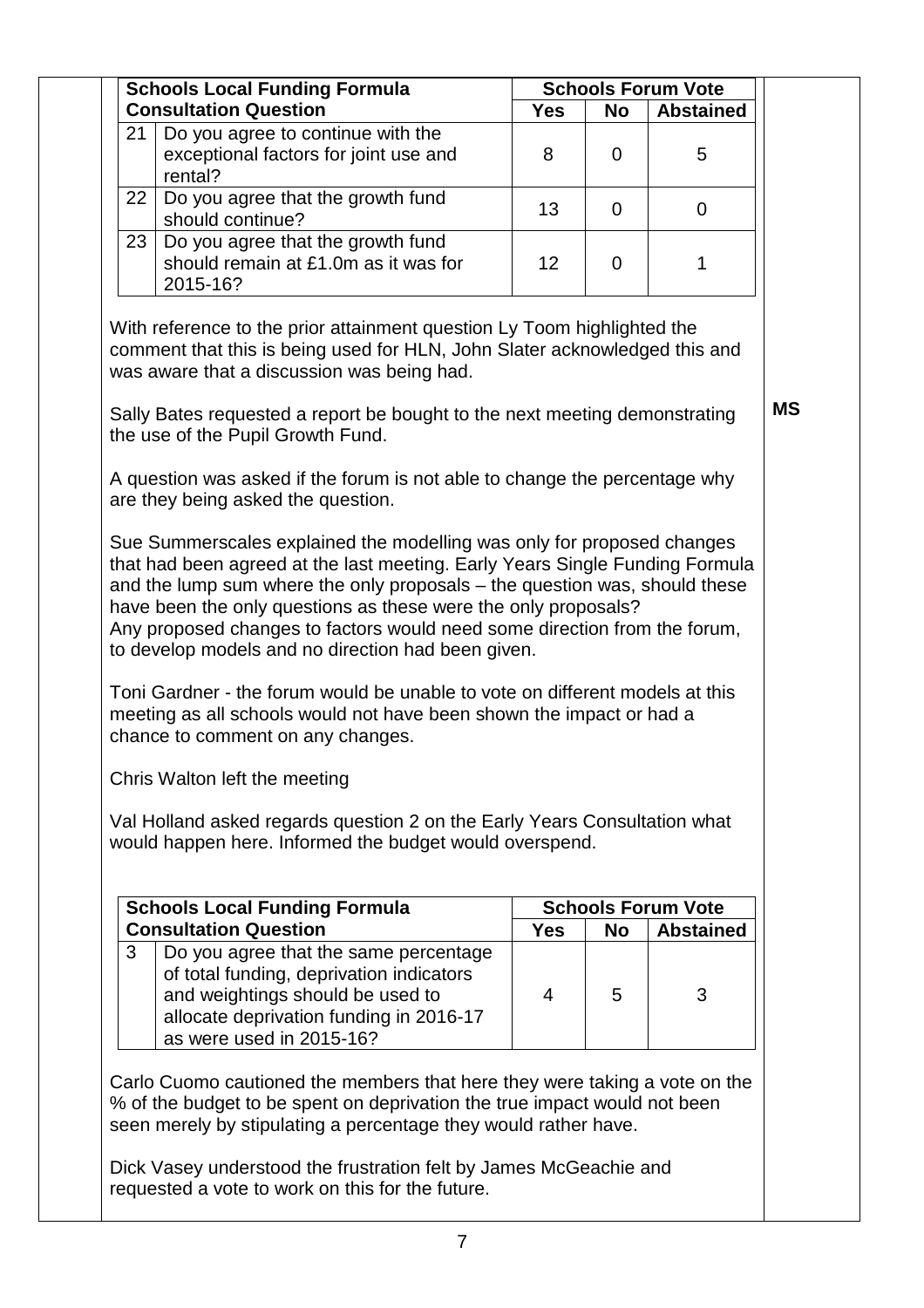|                 | <b>Schools Local Funding Formula</b>                                |             |                | <b>Schools Forum Vote</b> |
|-----------------|---------------------------------------------------------------------|-------------|----------------|---------------------------|
|                 | <b>Consultation Question</b>                                        | <b>Yes</b>  | <b>No</b>      | <b>Abstained</b>          |
| 5               | If the factor continues to be included, do                          |             |                |                           |
|                 | you agree to retaining the current                                  |             |                |                           |
|                 | proportion of funding, & method for                                 | 5           | 1              | 6                         |
|                 | distributing that funding?                                          |             |                |                           |
| 16 <sup>1</sup> | Do you agree with the proposal to keep                              |             |                |                           |
|                 | the lump sum value at £100,000 in                                   | 9           | $\Omega$       | 3                         |
|                 | 2016/17 for the secondary phase?                                    |             |                |                           |
| 19 <sup>1</sup> | Do you agree to continue with the                                   |             |                |                           |
|                 | current methodology and funding for split                           | 5           | $\Omega$       | $\overline{7}$            |
|                 | site schools?                                                       |             |                |                           |
| 14 <sup>1</sup> | Do you agree with the proposal to                                   |             |                |                           |
|                 | increase the lump sum for the primary                               | 3           | $\overline{4}$ | 5                         |
|                 | phase?                                                              |             |                |                           |
| 15 <sub>1</sub> | If you answered yes to question 14 what                             |             |                |                           |
|                 | value do you think the primary lump sum                             |             |                |                           |
|                 | should be set at?                                                   | N/A         | N/A            | N/A                       |
|                 | £110,000<br>£120,000                                                |             |                |                           |
|                 | Other                                                               |             |                |                           |
| 24              | As a representative of a maintained primary school, do you agree to |             |                |                           |
|                 | the de-delegation of the following in 2016-17:                      |             |                |                           |
| a <sub>l</sub>  | Contingencies for pre-agreed                                        |             |                |                           |
|                 | amalgamation transitional support?                                  | 5           | $\overline{0}$ | $\mathbf 0$               |
| b               | Free school meals eligibility                                       |             |                |                           |
|                 | assessment?                                                         | 5           | $\mathbf 0$    | 0                         |
| С               | Staff costs / supply cover (trade union                             | 3           | $\Omega$       | $\overline{2}$            |
|                 | facility time)?                                                     |             |                |                           |
| d               | Support to underperforming ethnic                                   | 3           | $\overline{0}$ | 2                         |
|                 | minority groups and bilingual learners?                             |             |                |                           |
| e l             | Contingency for crisis communications?                              |             |                |                           |
|                 | - a new de-delegation proposed for                                  | 5           | $\mathbf 0$    |                           |
|                 | 2016-17 supported by the Schools                                    |             |                |                           |
|                 | Forum                                                               |             |                |                           |
| 24              | As a representative of a maintained secondary school, do you agree  |             |                |                           |
|                 | to the de-delegation of the following in 2016-17:                   |             |                |                           |
| $\mathsf{b}$    | Free school meals eligibility                                       | 1           | 0              | $\mathbf 0$               |
|                 | assessment?                                                         |             |                |                           |
| $\mathbf{C}$    | Staff costs / supply cover (trade union<br>facility time)?          | $\mathbf 0$ | 0              | 1                         |
| d               | Support to underperforming ethnic                                   |             |                |                           |
|                 | minority groups and bilingual learners?                             | 1           | $\mathbf 0$    | $\mathbf 0$               |